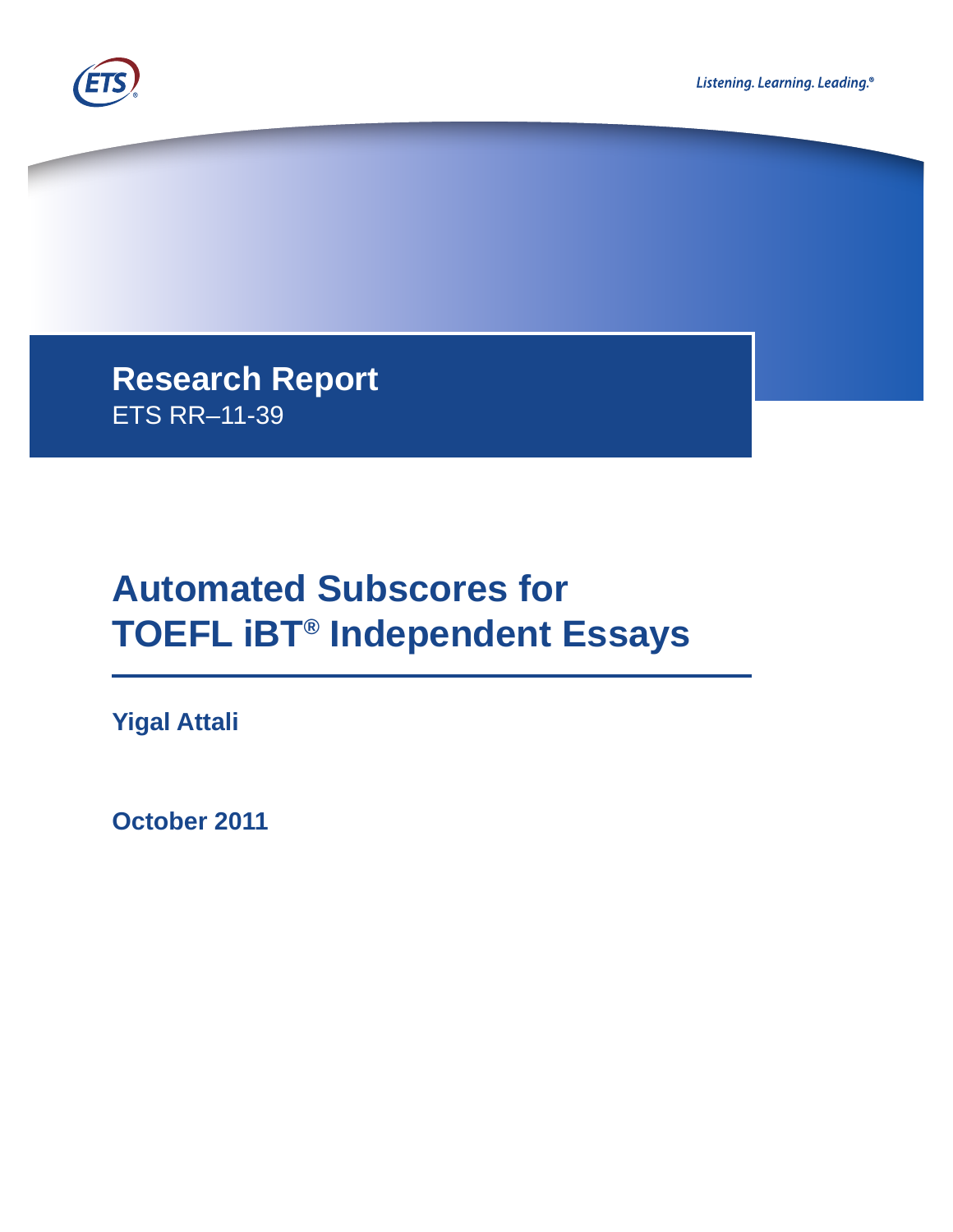# **Automated Subscores for TOEFL iBT® Independent Essays**

Yigal Attali ETS, Princeton, New Jersey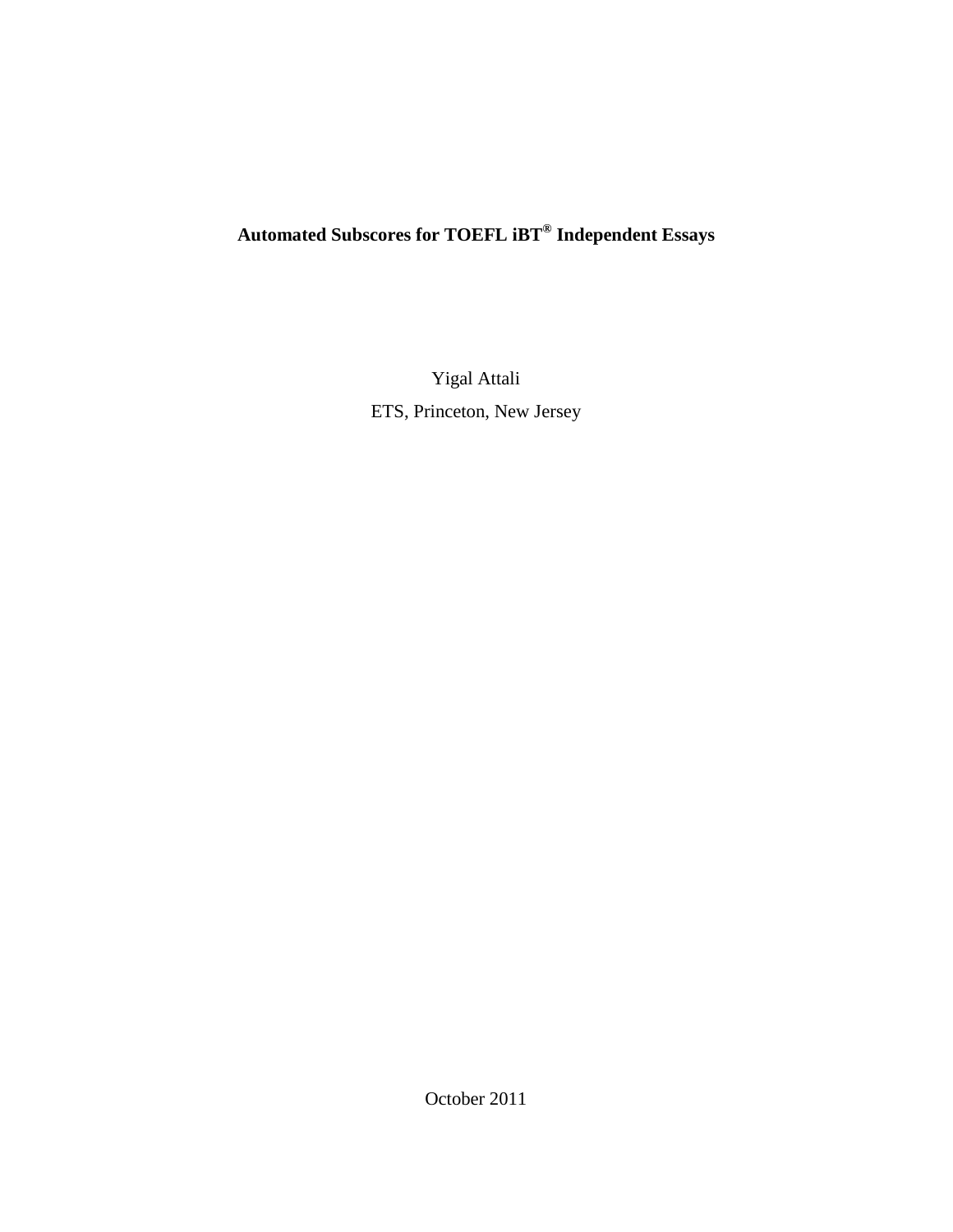As part of its nonprofit mission, ETS conducts and disseminates the results of research to advance quality and equity in education and assessment for the benefit of ETS's constituents and the field.

To obtain a PDF or a print copy of a report, please visit:

http://www.ets.org/research/contact.html

**Technical Review Editor:** Dan Eignor

**Technical Reviewers:** Jill Burstein and Sandip Sinharay

Copyright © 2011 by Educational Testing Service. All rights reserved.

E-RATER, ETS, the ETS logo, GRE, LISTENING. LEARNING. LEADING., TOEFL and TOEFL iBT are registered trademarks of Educational Testing Service (ETS).

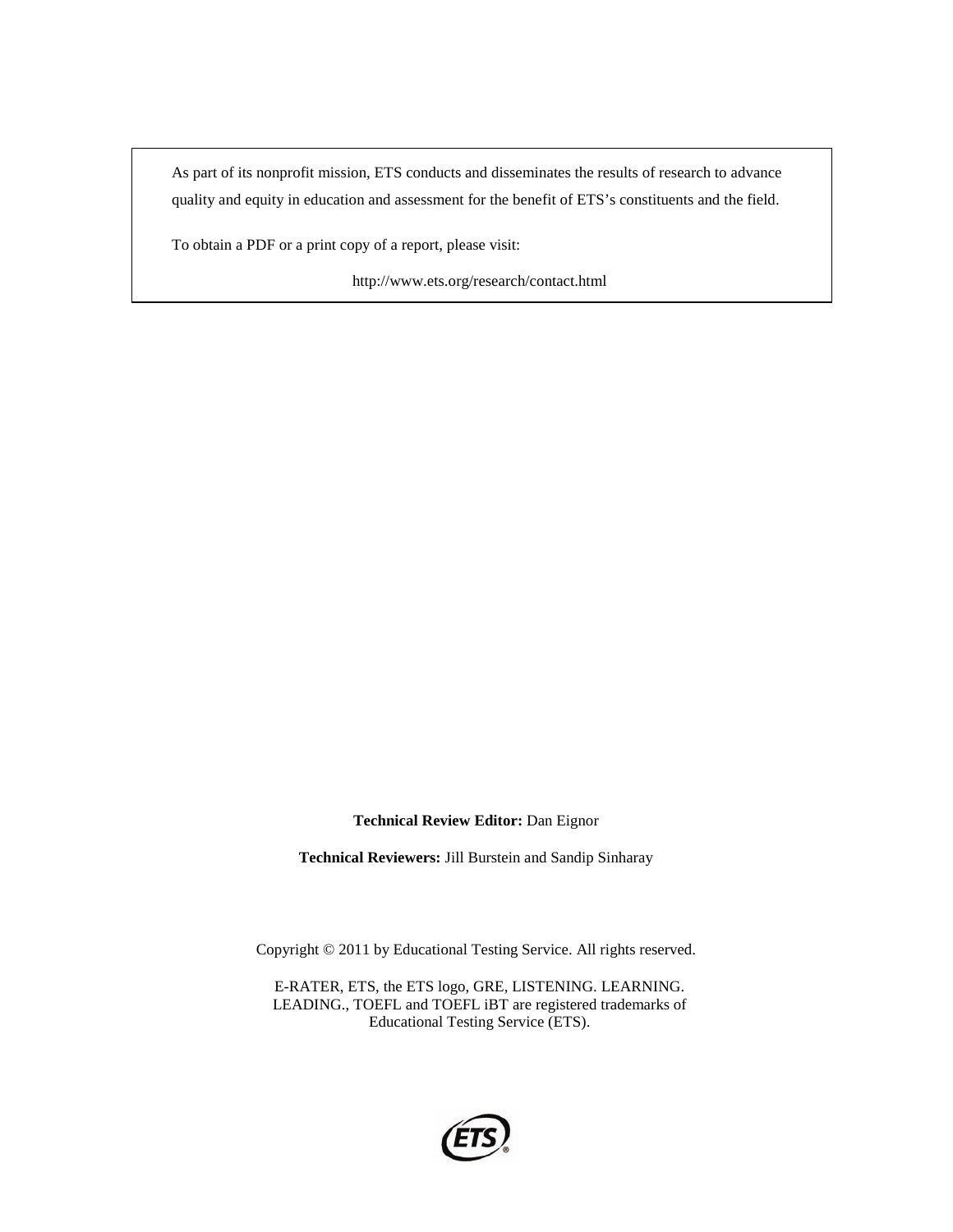### **Abstract**

The e-rater<sup>®</sup> automated essay scoring system is used operationally in the scoring of TOEFL iBT<sup>®</sup> independent essays. Previous research has found support for a 3-factor structure of the e-rater features. This 3-factor structure has an attractive hierarchical linguistic interpretation with a word choice factor, a grammatical convention within a sentence factor, and a fluency factor. The purpose of this study was to explore the feasibility of developing automated subscores for the TOEFL iBT independent task based on this 3-factor structure. First, using a multiple-group confirmatory factor analysis, the 3-factor structure was found to be quite stable across major language groups. Next, the subscores based on these 3 factors were found to have added value in the context of repeater examinees by comparing the ability to predict a subscore on one test from the subscore on the other test or from the total e-rater score on the other test. The results of this study could be used to develop and report subscores for the performance of examinees on TOEFL iBT independent prompts. Reporting subscores could have instructional and remedial value, both at the individual and institutional level.

Key words: automated essay scoring, e-rater, subscores, TOEFL®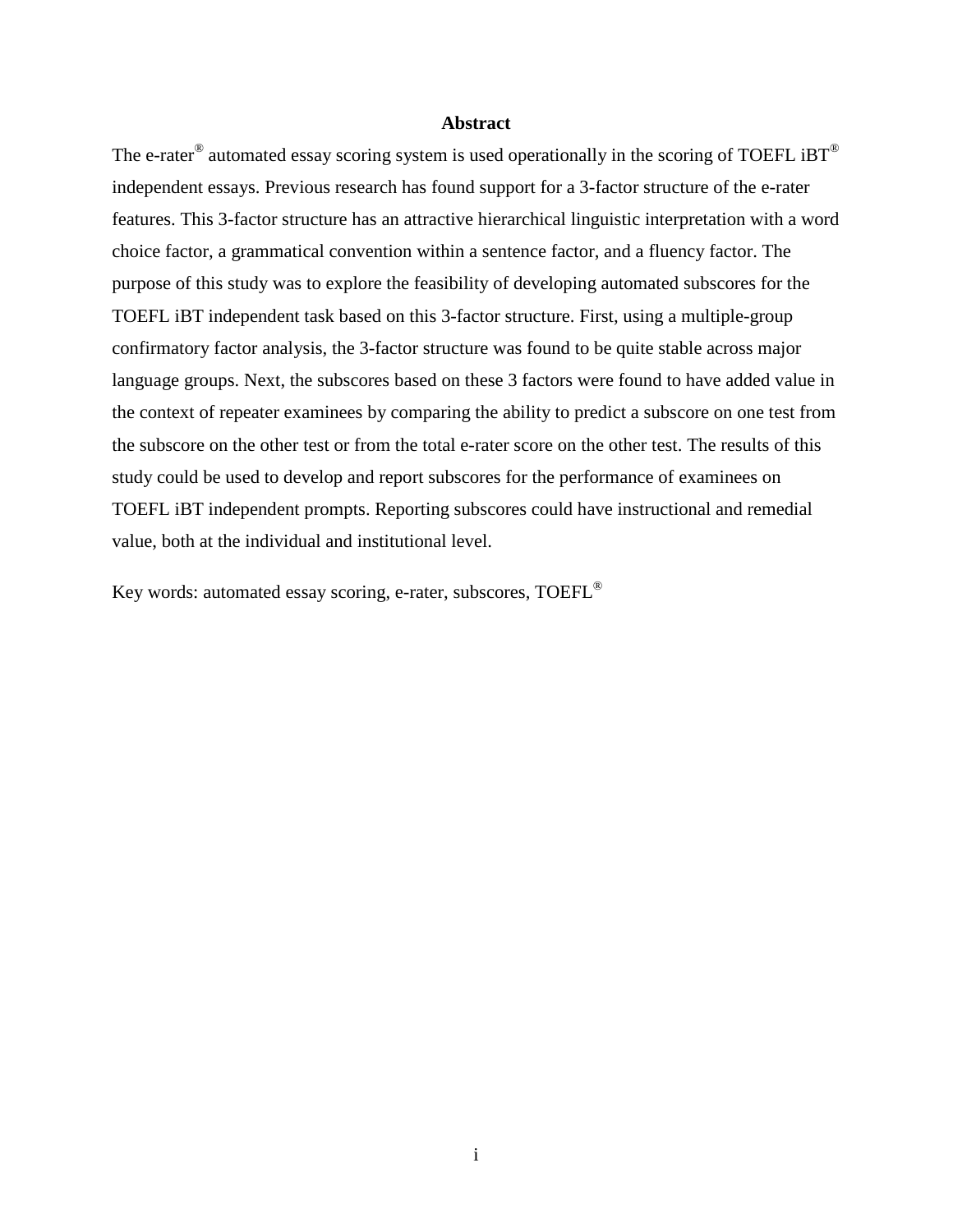For performance assessments in general, and essay writing assessments in particular, the implementation of subscores usually implies the development of analytic (multi-trait) scoring rubrics that can be useful for capturing examinees' specific weaknesses and strengths in writing (Weigle, 2002). This can be especially valuable for second language learners who are still developing their writing skills and who are thus likely to show uneven profiles across different aspects of writing. For this reason, many educators believe that analytic scoring can be useful for generating diagnostic feedback to guide instruction and learning (Hamp-Lyons, 1991, 1995; Roid, 1994; Swartz et al., 1999).

Analytic rubrics for essays written by English as a second language (ESL) students define different sets of dimensions. The one developed by Jacobs and her colleagues (Jacobs, Zingraf, Wormuth, Hartfiel, & Hughey, 1981) includes five rating dimensions of writing quality: content, organization, vocabulary, language use, and mechanics. The Test in English for Educational Purposes (TEEP; Weir, 1990) consists of seven 4-point scales that cover four aspects of communicative effectiveness (relevance and adequacy of content, compositional organization, cohesion, and adequacy of vocabulary for purpose) and three accuracy dimensions (grammar, mechanical accuracy/punctuation, and mechanical accuracy/spelling). The Michigan Writing Assessment Scoring Guide (Hamp-Lyons, 1991) contains three 6-point scales: ideas and arguments, rhetorical features, and language control. The analytic rubrics developed by Gentile, Riazantseva, and Cline (2002) for a research study include six rating scales that cover five dimensions: development, organization, vocabulary, language use, and mechanics. The language use dimension is further divided into two subdimensions of sentence variety/construction and grammar/usage accuracy.

However, analytic scoring has not been widely used for large-scale writing assessments for two main reasons. One reason has to do with the increased cost associated with multiple ratings of each essay instead of a single holistic score. Another is that analytic ratings have often proven less useful than expected because they are highly correlated among themselves and with total (holistic) essay scores, thus rendering them redundant from a psychometric point of view (Bacha, 2001; Freedman, 1984; Huot, 1990; Lee, Gentile, & Kantor, 2008; Veal & Hudson, 1983).

Recent advances in automated essay scoring provide an opportunity to develop costeffective subscores for TOEFL  $iBT^{\circledast}$  independent essays that are also viable from a psychometric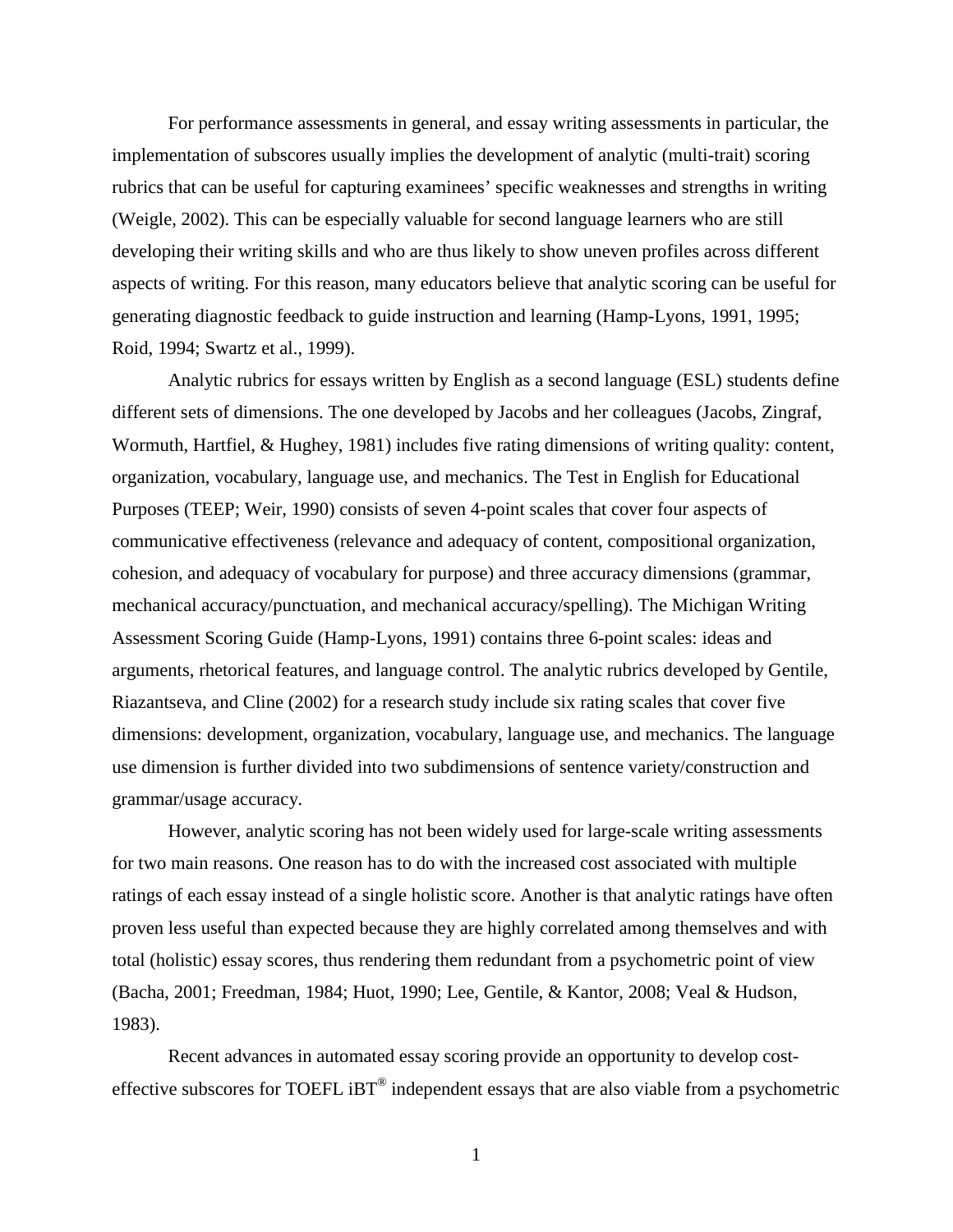point of view. The e-rater<sup>®</sup> V.2 scoring engine (Attali & Burstein, 2006) differs from the previous version of e-rater and from other systems in several important ways that contribute to its validity. The feature set used for scoring is small, and all of the features are indicators of generally acknowledged dimensions of good writing. Consequently, the same features are used for different scoring models. In addition, the procedures for combining the features into an essay score are simple and can be based on expert judgment. Finally, scoring procedures can be successfully applied on data from several essay prompts of the same assessment. This means that a single scoring model is developed for a writing assessment (a generic model), consistent with the human rubric that is usually the same for all assessment prompts.

The feature set used with e-rater V.2 includes measures of grammar, usage, mechanics, style, organization, development, vocabulary, and word length. All these measures are related to the form and structure of the essay. In addition, it is possible to use prompt-specific vocabulary usage measures. In order to produce an essay score, the feature values need to be combined. In erater V.2 this is accomplished by standardizing the feature values, followed by calculating a weighted average of the standardized feature values, and finally applying a linear transformation to achieve a desired scale (usually formed by matching some human scoring scale).

One of the main possible advantages of e-rater V.2 for TOEFL iBT is the possibility of implementing a single scoring model (generic model). Such a model is trained on a large set of essays written on multiple prompts and is implemented on new prompts without additional training. Generic models score essays written to different prompts using the same scoring standards, a psychometric advantage for a standardized test. A generic model is particularly useful for TOEFL iBT because of the large number of forms administered (around 50 a year) and the fast required turnover of scores for reporting purposes. In a recent large-scale evaluation of erater for the TOEFL iBT independent task (Attali, in press), the test-retest reliability of the generic e-rater scores (.80) was significantly higher than for a single human rater (.53), and the true-score correlation estimate between human and e-rater scores was very high (.95). In addition, the correlations of the e-rater scores with the other TOEFL subscores were similar to the human score correlations.

In addition, factor analyses of both TOEFL computer-based test (CBT) essays (Attali, 2007) and essays written by native English speakers from a wide developmental range (4th to 12th grade; Attali & Powers, 2008) revealed a similar underlying structure of the e-rater features.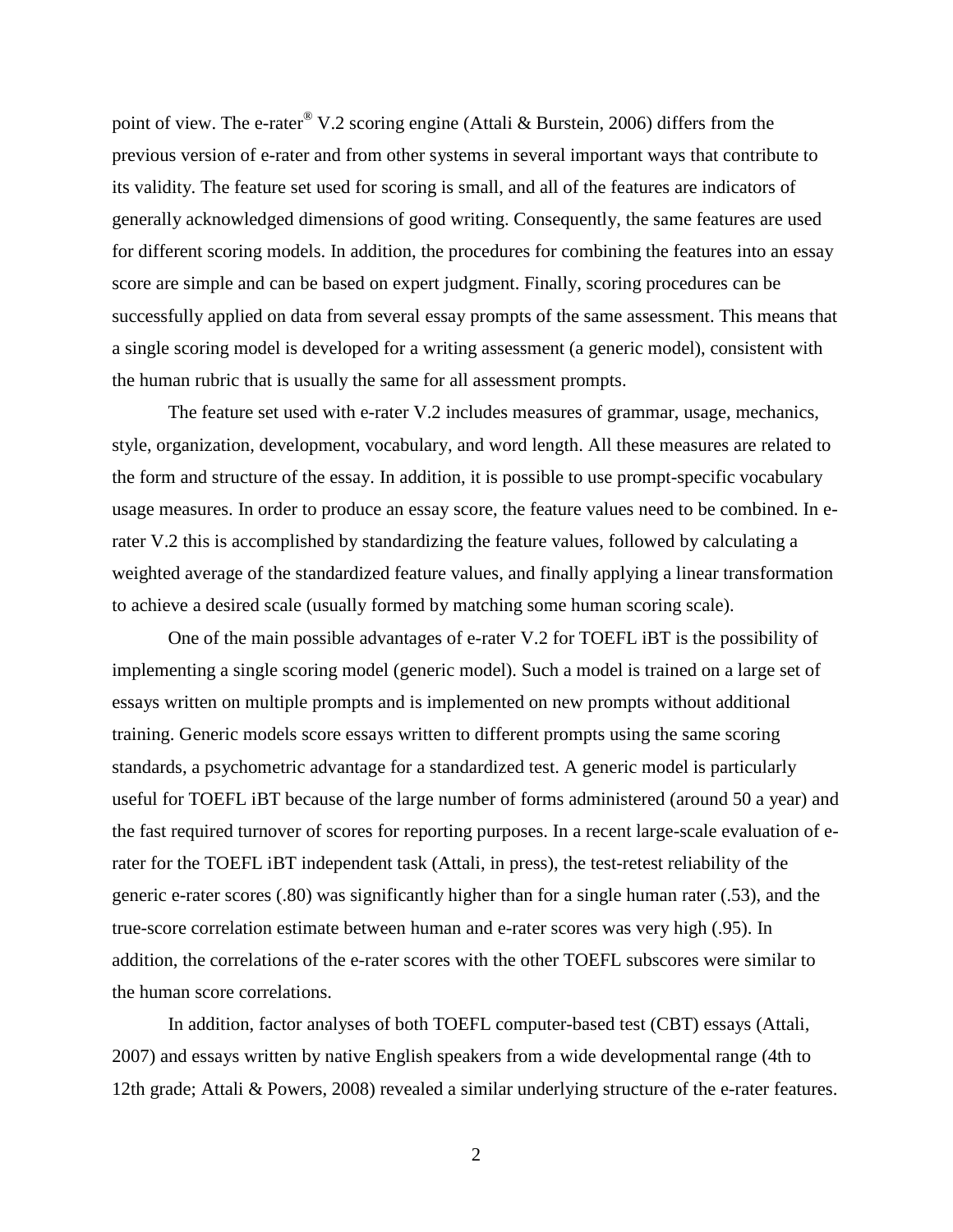This 3-factor structure has an attractive hierarchical linguistic interpretation with a word choice factor, a grammatical conventions within a sentence factor, and a fluency factor. Confirmatory factor analysis can help determine the subscores of a test (e.g., Grandy, 1992). That is, the number of factors is indicative of the number of subscores, and the pattern of item-factor relationships (which items load on which factors) indicates how the subscores should be scored. Because of its meaningful interpretation, the 3-factor structure can serve as a basis for automatically produced subscores with a sound psychometric foundation.

The literature includes several approaches for the computation and evaluation of subscores (Dwyer, Boughton, Yao, Steffen, & Lewis, 2006; Wainer, Sheehan, & Wang, 2000; Yen, 1987). Haberman (2008) recently suggested a simple criterion to determine if subscores of a test have added value beyond the total score. The criterion is that the true subscore should be predicted better by a predictor based on the (observed) subscore than by a predictor based on the total score. If this condition is not satisfied, then instructional or remedial decisions based on the subscore will lead to more errors than those based on total scores.

The first goal of this paper is to determine whether the 3-factor structure is a feasible underlying structure for TOEFL iBT independent essays and, in particular, whether this structure holds across the major language groups that take the test. The second goal is to determine whether subscores based on the 3-factor structure have added value over total scores by testing a variant of Haberman's criterion: does a subscore in the first test better predict the same subscore in the second test than the total score (in the first test)?

Data for the study came from a recent evaluation of e-rater with TOEFL iBT independent essays (Attali, in press). For this study, an entire year of essays was analyzed and e-rater essay scores were developed based on a generic model (that is, a single e-rater model across prompts).

# **Underlying Structure Across Language Groups**

# **Method**

**Data.** TOEFL iBT was gradually introduced worldwide from September 2005 to October 2006. The last administration of the TOEFL CBT was in September 2006. The analyses in this report include all computer-based (iBT) tests administered worldwide from the beginning of October 2006 until the middle of May 2007. The total number of test records was 205,566. In this period, 26 independent prompts were administered, ranging in the number of test takers from around 3,900 to around 15,000.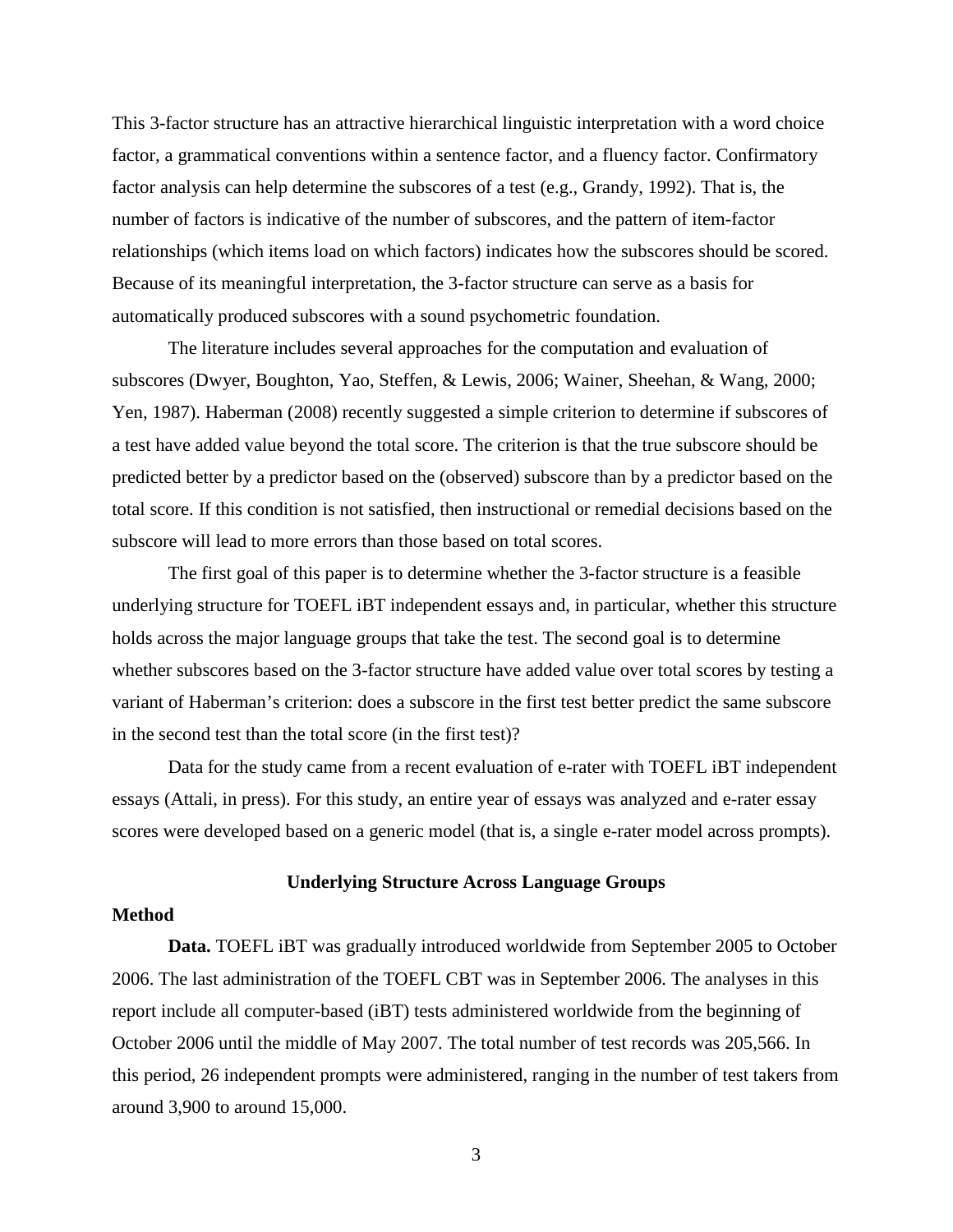For each test taker, several variables were available for analysis, among them all TOEFL test scores; test takers' answers to the biographical questionnaire, including native language; and other background information such as the country of the test center.

Overall, 132 different native languages were reported by examinees. The 10 most popular self-reported native languages, accounting for 72% of examinees, were Korean (16.5%), Chinese (15.2%), Japanese (9.4%), Spanish (9.1%), Arabic (7.0%), German (3.6%), French (3.2%), Telugu (2.9%), Hindi (2.6%), and Turkish (2.4%).

**E-rater features.** The feature set used in this study is based on the features used in e-rater V.2 (see [Table 1\)](#page-7-0). Essay length was used in this study instead of the organization and development features of e-rater V.2 (Attali & Burstein, 2006) because of the very high combined multiple-correlation of these two features with essay length. [Table 1](#page-7-0) also lists the linguistic level of each feature, with vocabulary and word length in the word choice first level; grammar, usage, and mechanics in the conventions second level; and essay length and style in the fluency third level.

# <span id="page-7-0"></span>**Table 1**

| Feature            |                                                                                                                                                                                                                       |
|--------------------|-----------------------------------------------------------------------------------------------------------------------------------------------------------------------------------------------------------------------|
| (linguistic level) | Description                                                                                                                                                                                                           |
| Essay length $(3)$ | Based on number of words in essay                                                                                                                                                                                     |
| Style $(3)$        | Based on rates of cases such as overly repetitious words, inappropriate use<br>of words and phrases, sentences beginning with coordinated conjunctions,<br>very long and short sentences, and passive voice sentences |
| Grammar $(2)$      | Based on rates of errors such as fragments, run-on sentences, garbled<br>sentences, subject-verb agreement errors, ill-formed verbs, pronoun errors,<br>missing possessives, and wrong or missing words               |
| Usage $(2)$        | Based on rates of errors such as wrong or missing articles, confused words,<br>wrong form of words, faulty comparisons, and preposition errors                                                                        |
| Mechanics (2)      | Based on rates of spelling, capitalization, and punctuation errors                                                                                                                                                    |
| Vocabulary $(1)$   | Based on frequencies of essay words in a large corpus of text                                                                                                                                                         |
| Word length $(1)$  | Average word length                                                                                                                                                                                                   |

# *Features Used in the Present Study*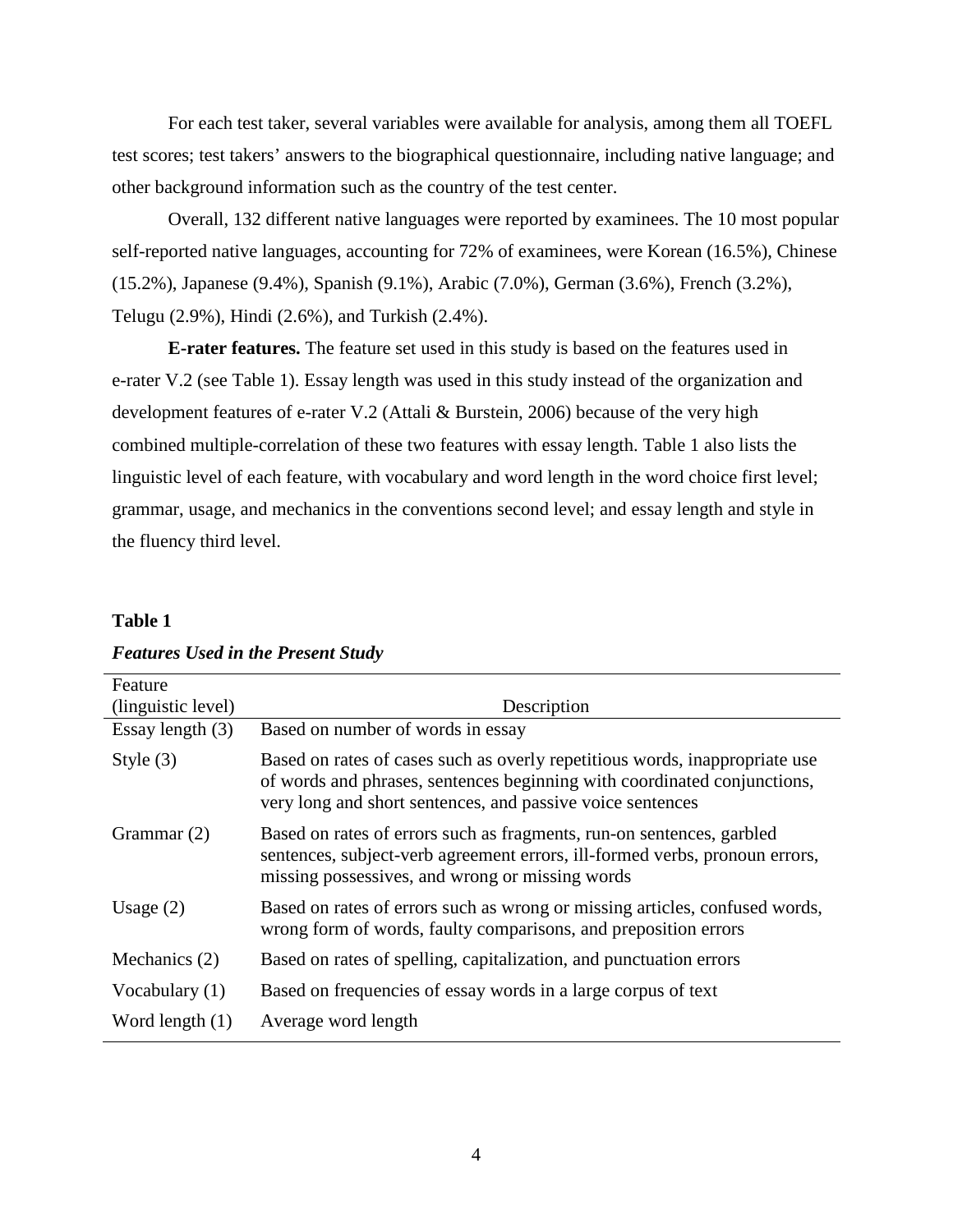**Language groups.** Several major individual languages were analyzed separately: Korean, Chinese, Japanese, Arabic, and Turkish. In addition, in order to avoid the analysis of too many separate languages, several language groups were formed based on language families. The group of western European languages, based on Latin and Germanic languages, included Spanish (9% of essays), German (4%), French (3%), Italian (2%), Portuguese (2%), Romanian (.6%), Dutch (.3%), and Swedish (.3%). Other languages that belong to this group represented less than .1% of the data and were not included in this group. A second language group included Indian languages that belong to the Indo-Arian branch of the Indo-European family: Hindi (3%), Gujarati (2%), Urdu (1%), Bengali (.6%), Marathi (.5%), and Punjabi (.4%). A third language group was the Dravidian languages spoken in south India: Telugu (3%), Tamil (.8%), Malayalam (.5%), and Kannada (.3%). A fourth language group included Slavic languages: Russian (2%), Bulgarian (.6%), Polish (.5%), and Ukrainian (.3%). Table 2 summarizes the relative frequency of all languages and language groups analyzed below.

# **Table 2**

| Language group  | Frequency $(\% )$ | Languages included                               |
|-----------------|-------------------|--------------------------------------------------|
|                 |                   | Spanish, German, French, Italian, Portuguese,    |
| Latin-Germanic  | 21.1              | Romanian, Dutch, Swedish                         |
| Korean          | 16.5              | Korean                                           |
| Chinese         | 15.2              | Chinese                                          |
| Other languages | 15.1              | 104 different languages                          |
| Japanese        | 9.4               | Japanese                                         |
| Arabic          | 7.0               | Arabic                                           |
| Indian (Indo-   |                   |                                                  |
| Arian family)   | 6.6               | Hindi, Gujarati, Urdu, Bengali, Marathi, Punjabi |
| Indian          |                   |                                                  |
| (Dravidian      |                   |                                                  |
| family)         | 4.1               | Telugu, Tamil, Malayalam, Kannada                |
| Slavic          | 2.6               | Russian, Bulgarian, Polish, Ukrainian            |
| Turkish         | 2.4               | Turkish                                          |

# *Language Groups*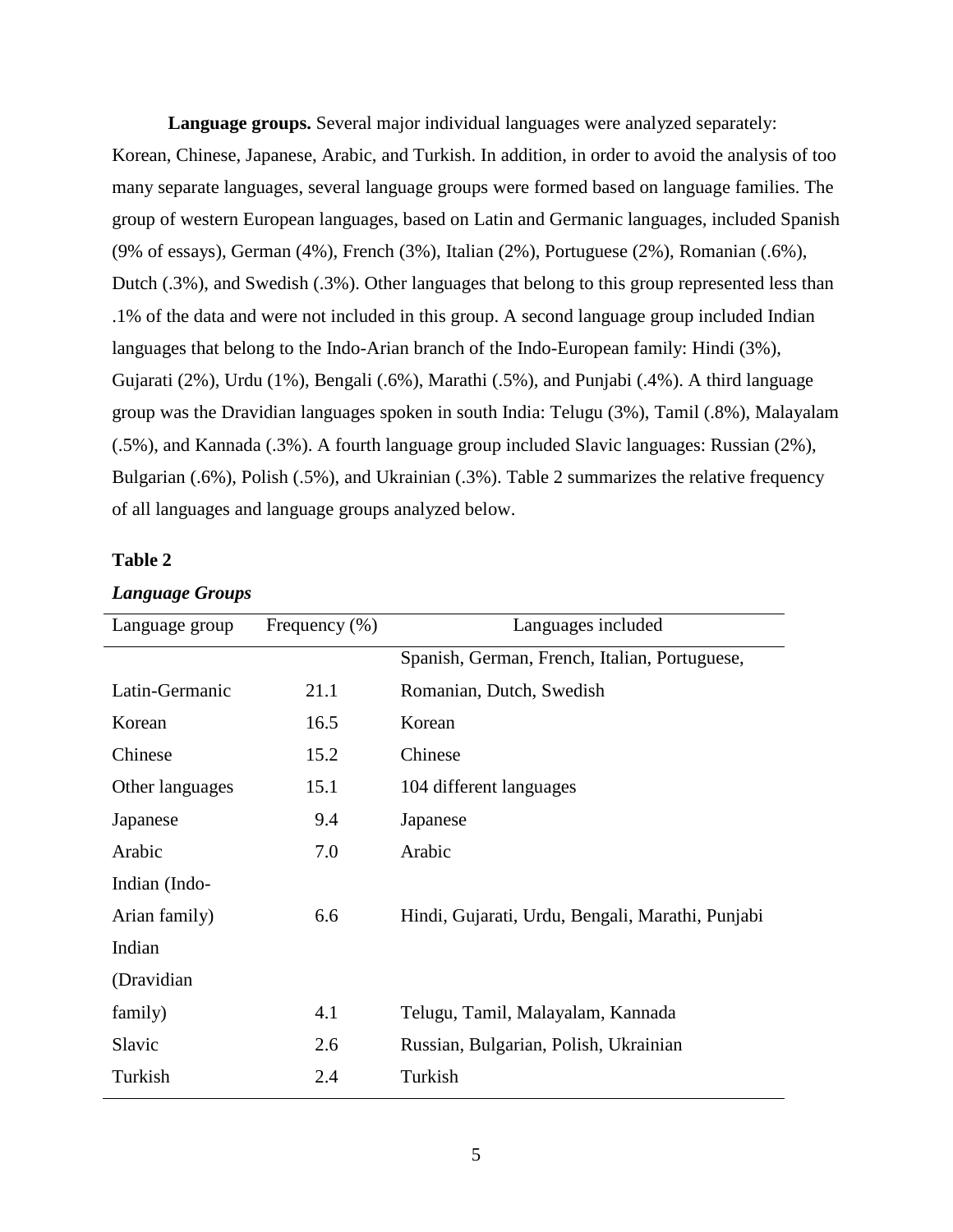**Alternative models.** Four models were investigated, reflecting different degrees of separation in the three linguistic levels. The first model is a 1-factor model without any separation. The next two models are 2-factor models with partial separation. In one model, the two level-3 features, essay length and style, are separated from the other features. In the second model, the two level-1 features, vocabulary and word length, are separated from the other features. The fourth model is a 3-factor model with full separation of the three linguistic levels, with the grammar, usage, and mechanics features forming the second factor.

# **Results**

Table 3 presents descriptive statistics about the seven features. In general, the features exhibit low levels of skewness and kurtosis, except for essay length with higher levels of positive skewness and negative kurtosis.

Table 4 presents the overall correlation matrix for the seven features used in this study. Correlations range from around 0 to .70.

The multiple-group confirmatory factor analyses were conducted for the 10 language groups. First, the alternative models presented above were tested to determine the number of factors that was supported in the data: one, two (with either level 1 or level 3 separated from the rest of the features), or three factors. Based on the model that was best supported, several nested models were employed to test the invariance of the factors across language groups. The nested models tested invariance in factor loadings, error variances, and factor correlations. Analyses were performed with LISREL 8.80 (Joreskog & Sorbom, 2006), based on the covariance matrices for each language group.

Several goodness-of-fit indices were used to evaluate model results (Hoyle & Panter, 1995). The comparative fit index (CFI), nonnormed fit index (NNFI), and root mean square error of approximation (RMSEA) were used for overall model fit. The standardized root mean square residual (SRMR) and goodness of fit index (GFI) were used for individual subsamples. The  $\chi^2$ ,  $\chi^2/df$ , and the expected cross-validation index (ECVI) were used to compare overall and subsample models. Common rules of thumb were used in appraising the measures (Hoyle & Panter, 1995): .90 or more for CFI, NNFI, and GFI; .05 or less for RMSEA; .10 or less for SRMR; .05 alpha level for the  $\chi^2$ , and 3 or less for  $\chi^2/df$ .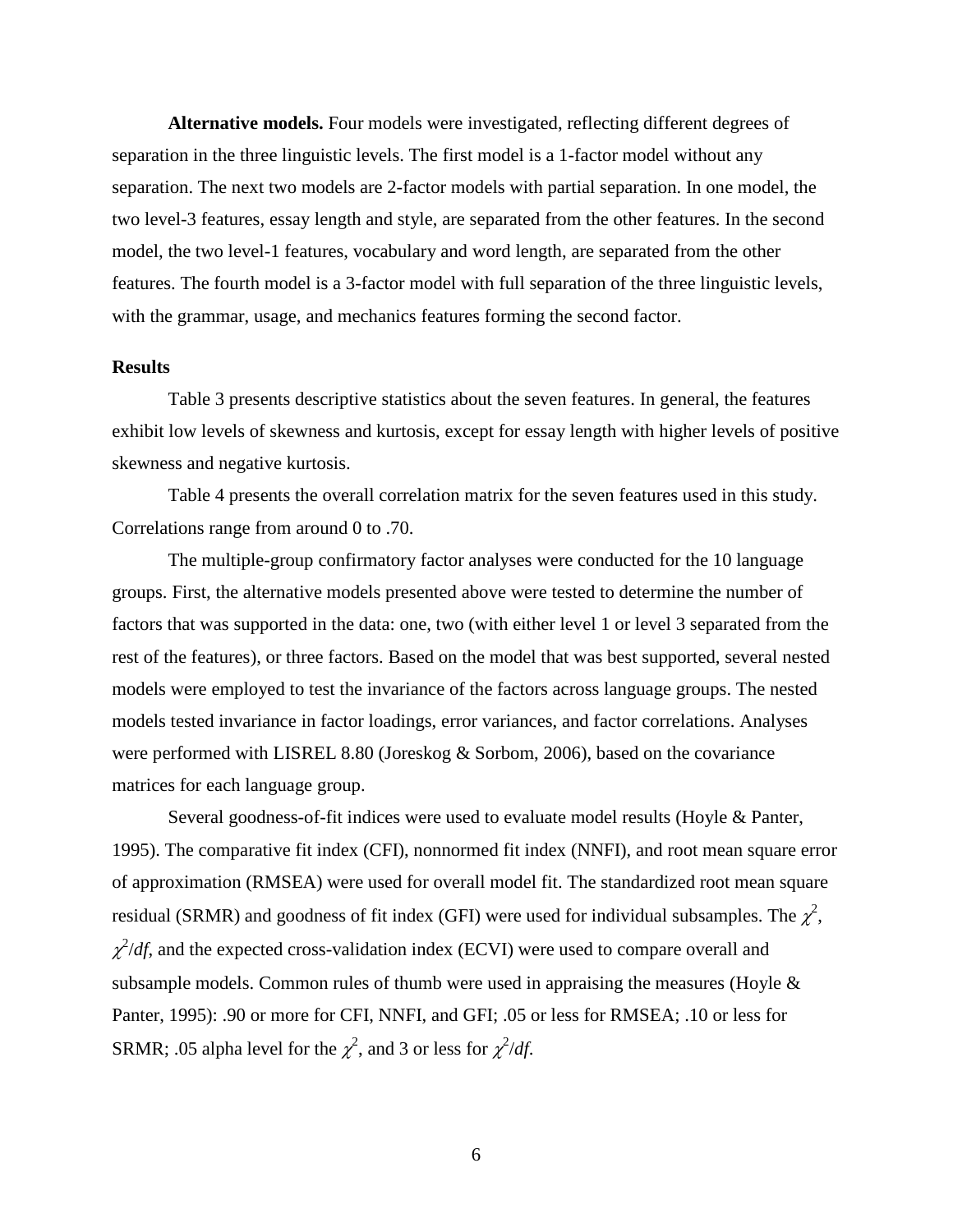*Feature Descriptive Statistics* 

| Feature      | М        | <b>SD</b> | <b>Skewness</b> | Kurtosis |
|--------------|----------|-----------|-----------------|----------|
| Essay length | 5.71     | 0.29      | 7.28            | $-1.73$  |
| Style        | $-0.24$  | 0.13      | $-0.19$         | 0.19     |
| Grammar      | $-0.11$  | 0.04      | 0.40            | $-0.69$  |
| Usage        | $-0.11$  | 0.04      | $-0.14$         | $-0.47$  |
| Mechanics    | $-0.19$  | 0.07      | 0.67            | $-0.73$  |
| Vocabulary   | $-62.48$ | 2.87      | $-0.47$         | 0.09     |
| Word length  | 4.47     | 0.29      | $-0.02$         | 0.08     |

*Note*. *N* = 203,804.

#### **Table 4**

# *Overall Feature Correlation Matrix*

| Feature          | S   | G   | $\mathbf{U}$ | M                         |     | WL     |
|------------------|-----|-----|--------------|---------------------------|-----|--------|
| Essay length     | .40 | .28 |              | $.22 \quad .30 \quad .09$ |     | $-.02$ |
| Style $(S)$      |     | .22 |              | $.16$ $.12$ $.29$         |     | .21    |
| Grammar $(G)$    |     |     | .34          | .45 .26                   |     | .19    |
| Usage $(U)$      |     |     |              | .31                       | .02 | $-.03$ |
| Mechanics (M)    |     |     |              |                           | .22 | .09    |
| Vocabulary $(V)$ |     |     |              |                           |     | .70    |
| Word length (WL) |     |     |              |                           |     |        |

*Note*. *N* = 203,804.

Table 5 presents the overall fit indices for the four models. The overall fit for the 1-factor model and the two 2-factor models was unsatisfactory for all three indices (CFI, NNFI, and RMSEA). The overall fit for the 3-factor model was better, although it still showed low NNFI (.84) and high RMSEA (.11). In addition, [Table 6](#page-11-0) shows that the 3-factor solution had satisfactory separate-group fit for all indices (the separate-group fit for the previous models was unsatisfactory in all cases). In summary, only the 3-factor model showed reasonable fit.

A detailed view of the 3-factor model is presented in Table 7. The table shows that in all language groups the vocabulary feature has loadings larger than 1 (Heywood effects) and corresponding negative error variances. The table shows similar loadings, factor correlations, and error variances across language groups.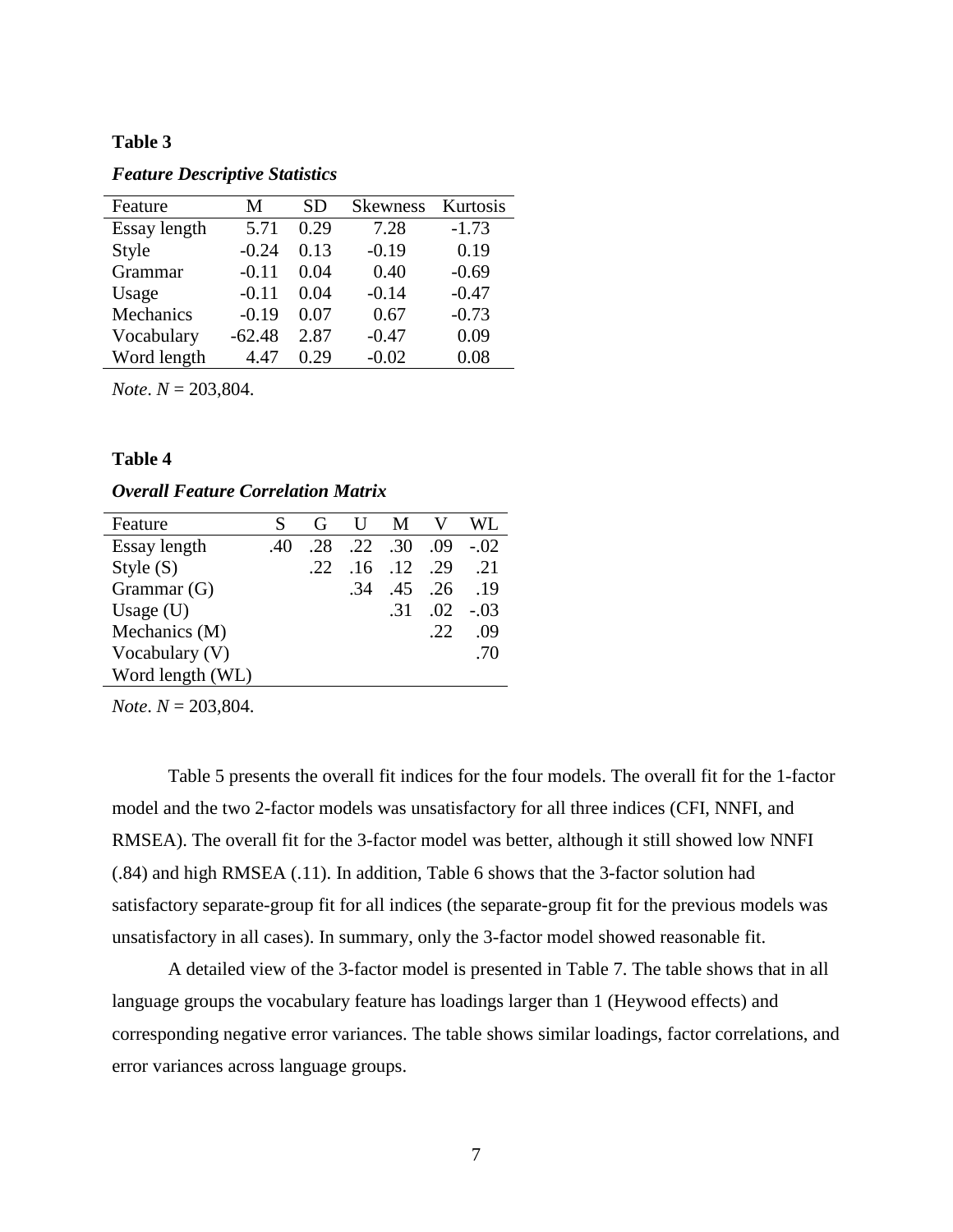*Overall Tests of Invariance in Number of Factors*

| Model                               | df |                |         | CFI NNFI RMSEA |
|-------------------------------------|----|----------------|---------|----------------|
| Three factors                       |    | 11 26,726 .92  | .84     | .11            |
| Level 1 separated $13 \quad 42,506$ |    |                | .86 .77 | .13            |
| Level 3 separated 13 126,997 .69    |    |                | .49     | .22            |
| One factor                          |    | 14 161,208 .50 | .25     | 24             |

*Note.* CFI = comparative fit index, NNFI = nonnormed fit index, RMSEA = root mean square error of approximation.

# <span id="page-11-0"></span>**Table 6**

*Language Group Tests for Three-Factor Model* 

| Language                   | df |       | <b>SRMR</b> | GFI |
|----------------------------|----|-------|-------------|-----|
| Romance-Germanic           | 11 | 8,206 | .08         | .95 |
| Korean                     | 11 | 3,386 | .05         | .97 |
| Chinese                    | 11 | 4,483 | .06         | .96 |
| Other                      | 11 | 5,433 | .07         | .95 |
| Japanese                   | 11 | 2,813 | .07         | .96 |
| Arabic                     | 11 | 2,186 | .06         | .96 |
| Indian (Indo-Arian family) | 11 | 1,566 | .06         | .97 |
| Indian (Dravidian family)  | 11 | 1,045 | .06         | .97 |
| Slavic                     | 11 | 1,142 | .09         | .94 |
| Turkish                    |    | 775   | .07         | .96 |

*Note.* GFI = goodness of fit index, SRMR = standardized root mean square residual.

It should be noted that both the Heywood cases and the fit of the model are improved when the correlations between several pairs of error variances are allowed to differ from 0—in particular, when the error correlations between the word level features and essay length are allowed to vary (with correlation estimates of around -.4) and the error correlations between the word level features and usage are allowed to vary (with correlation estimates of around -.15). For this model (df = 6,  $\chi^2$  = 3,266), the fit indices are all satisfactory (CFI = .99, NNFI = .97,  $RMSEA = .05$ ) and the Heywood effect disappears.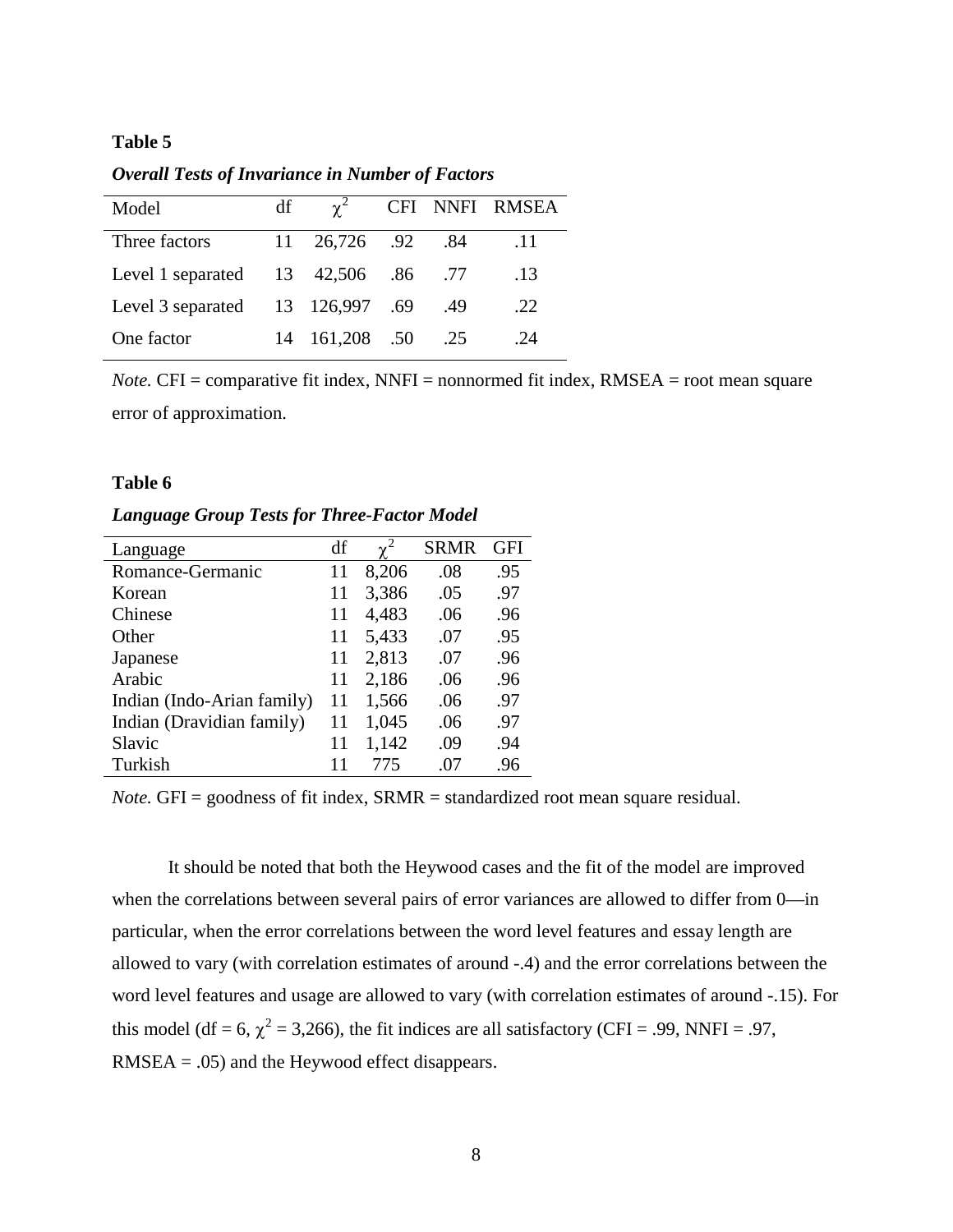| <b>Three-Factor Model</b> |  |
|---------------------------|--|
|---------------------------|--|

|                       | RG     | <b>KOR</b> | <b>CHI</b> | <b>OTH</b> | <b>JAP</b> | <b>ARA</b> | <b>IND</b> | <b>SIN</b> | <b>SLA</b> | <b>TUR</b> |
|-----------------------|--------|------------|------------|------------|------------|------------|------------|------------|------------|------------|
| Feature               |        |            |            |            |            |            |            |            |            |            |
| loadings              |        |            |            |            |            |            |            |            |            |            |
| Essay length          | .58    | .81        | .66        | .69        | .95        | .77        | .56        | .55        | .69        | .66        |
| Style                 | .51    | .53        | .59        | .51        | .46        | .51        | .70        | .66        | .46        | .61        |
| Grammar               | .72    | .71        | .75        | .64        | .71        | .66        | .77        | .67        | .63        | .70        |
| Usage                 | .53    | .46        | .37        | .49        | .42        | .51        | .60        | .50        | .51        | .47        |
| Mechanics             | .65    | .66        | .57        | .63        | .58        | .73        | .71        | .62        | .66        | .64        |
| Vocabulary            | 1.03   | 1.51       | 1.01       | 1.23       | 1.20       | 1.02       | 1.20       | 2.09       | 1.46       | 1.87       |
| Word length           | .73    | .43        | .67        | .59        | .53        | .71        | .57        | .30        | .50        | .38        |
| Factor                |        |            |            |            |            |            |            |            |            |            |
| correlations          |        |            |            |            |            |            |            |            |            |            |
| $3 \leftrightarrow 2$ | .58    | .63        | .53        | .60        | .57        | .59        | .56        | .56        | .72        | .59        |
| $2 \leftrightarrow 1$ | .32    | .15        | .36        | .26        | .14        | .45        | .32        | .16        | .24        | .15        |
| $3 \leftrightarrow 1$ | .29    | .11        | .32        | .19        | .06        | .23        | .30        | .15        | .18        | .13        |
| Error                 |        |            |            |            |            |            |            |            |            |            |
| variances             |        |            |            |            |            |            |            |            |            |            |
| Essay length          | .67    | .35        | .56        | .52        | .11        | .41        | .69        | .70        | .53        | .57        |
| Style                 | .74    | .72        | .65        | .74        | .79        | .74        | .51        | .56        | .79        | .62        |
| Grammar               | .48    | .50        | .44        | .59        | .49        | .57        | .40        | .55        | .60        | .51        |
| Usage                 | .72    | .79        | .86        | .76        | .83        | .74        | .64        | .74        | .74        | .78        |
| Mechanics             | .57    | .56        | .68        | .60        | .67        | .47        | .50        | .48        | .57        | .59        |
| Vocabulary            | $-.07$ | $-1.27$    | $-.02$     | $-.51$     | $-.44$     | $-.04$     | $-.44$     | $-3.35$    | $-1.13$    | $-2.48$    |
| Word length           | .47    | .82        | .55        | .66        | .72        | .49        | .68        | .91        | .75        | .86        |

*Note.*  $ARA = Arabic$ ,  $CHI = Chinese$ ,  $IND = Indian$ ,  $JAP = Japanese$ ,  $KOR = Korean$ ,  $OTH = other$ ,  $RG = Romance-Germanic$ ,  $SIN = South Indian$ ,  $SLA = Slavic$ ,  $TUR = Turkish$ .

Table 8 presents fit indices for initial tests of invariance in the 3-factor model for the 10 language groups considered in a multigroup analysis. The three types of invariance, in factor loadings, factor correlations, and error variance, should be compared with the basic 3-factor solution results in the first row. These comparisons show that for all three types of invariance, the overall  $\chi^2$  and  $\chi^2/df$  differences were statistically (all *p* values smaller than .001) and practically (all <sup>χ</sup> 2 /*df* differences larger than 31) significant. An additional model fit indicator for comparing different models is the ECVI, which takes into account model complexity (as reflected by *df*) and sample size (smaller penalty for larger samples) in addition to model fit (as reflected by  $\chi^2$ ). The ECVIs for the three types of invariance (.19, .16, and .18) were similar to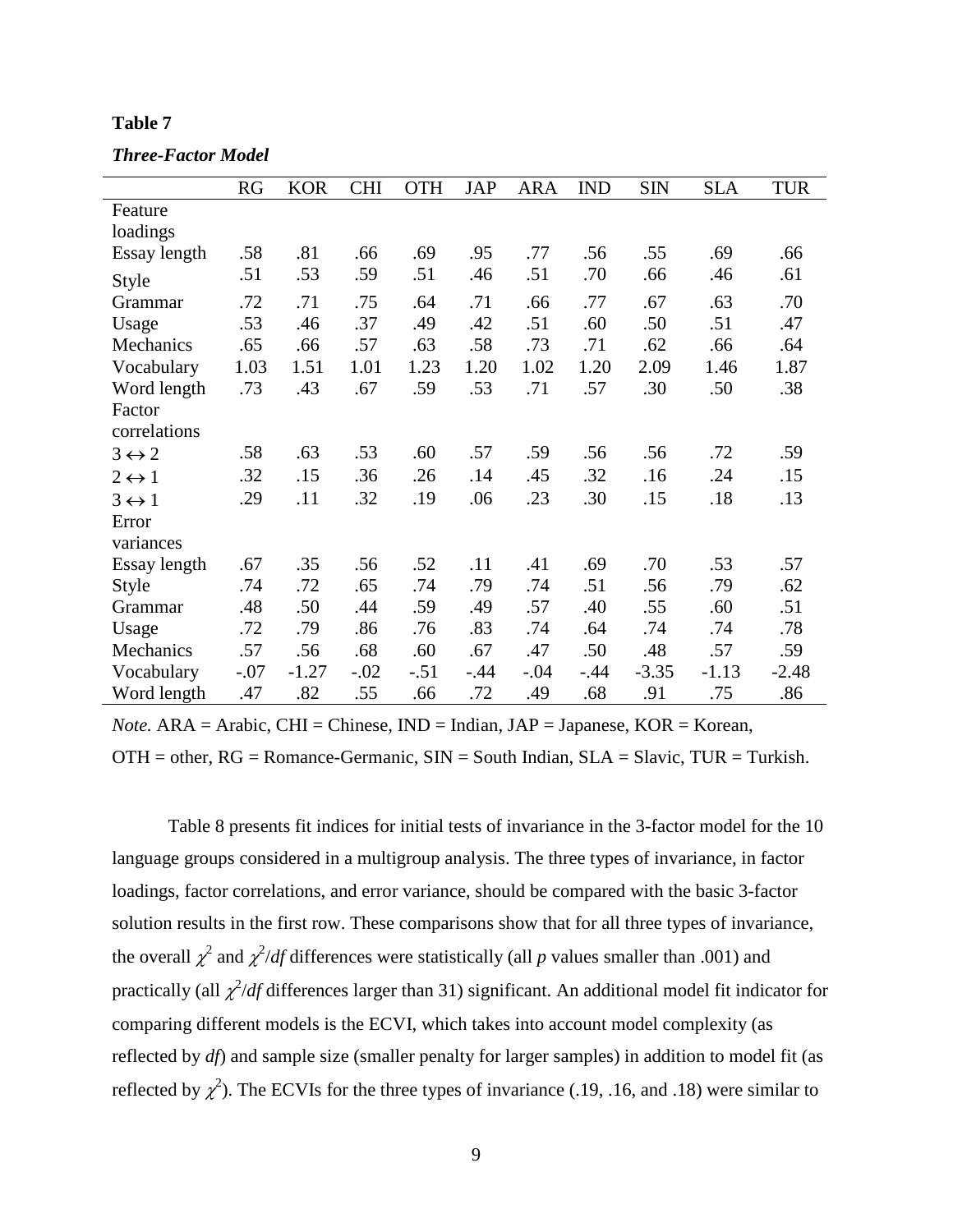the ECVI of the basic model (.15), indicating that the basic 3-factor solution (without any of the invariance constraints) is expected to cross-validate only slightly better in a new sample than the solutions that presume invariance. In addition, the CFI, NNFI, and RMSEA values were similar or even better than the basic solution, and nearly all subgroup GFI and SRMR values (not shown in Table 8) were satisfactory.

When all three types of invariance are tested simultaneously (fifth row), both the CFI value is lower and the number of unsatisfactory SRMR values is higher. In this model a single set of factor correlations and feature loadings exist across all language groups. The three invariant correlations between factors were .60 between fluency and conventions, .27 between conventions and word choice, and .21 between fluency and word choice. The invariant feature loadings were .70, .54, .70, .48, .65, 1.15, and .60 for essay length, style, grammar, usage, mechanics, vocabulary, and word length, respectively.

Finally, when all three types of invariance are tested simultaneously with several correlated error variances (between essay length and the word level features, around -.4, and between usage and the word level features, around -.15), model fit is again improved. Both the CFI and NNFI values are satisfactory, the RMSEA is lower (.08), and most GFI and SRMR values are satisfactory. In this model, the three invariant correlations are .56 between fluency and conventions, .36 between conventions and word choice, and .60 between fluency and word choice. The feature loadings are .79, .48, .68, .51, .64, 1.02, and .68 for essay length, style, grammar, usage, mechanics, vocabulary, and word length, respectively.

#### **Table 8**

| Invariance                 | df  |        | CFI | <b>NNFI</b> | <b>RMSEA</b> | # GFI $> .9$ | # $SRMR < .1$ |
|----------------------------|-----|--------|-----|-------------|--------------|--------------|---------------|
| None                       | 110 | 30,846 | .91 | .83         | .12          | 10           | 10            |
| Factor loadings            | 173 | 38,328 | .89 | .87         | .10          | 10           |               |
| <b>Factor correlations</b> | 137 | 31,969 | .91 | .86         | .11          | 10           | 10            |
| Error variances            | 173 | 36,471 | .89 | .87         | .10          | 10           | 10            |
| All                        | 263 | 55,548 | .84 | .87         | .10          |              |               |
| All with correlated        |     |        |     |             |              |              |               |
| error variances            | 259 | 33,596 | .91 | .93         | $.08\,$      | 10           |               |

### *Tests of Invariance for the Three-Factor Model*

*Note.* CFI = comparative fit index, GFI = goodness of fit index, NNFI = non-normed fit index, RMSEA = root mean square error of approximation, SRMR = standardized root mean square residual.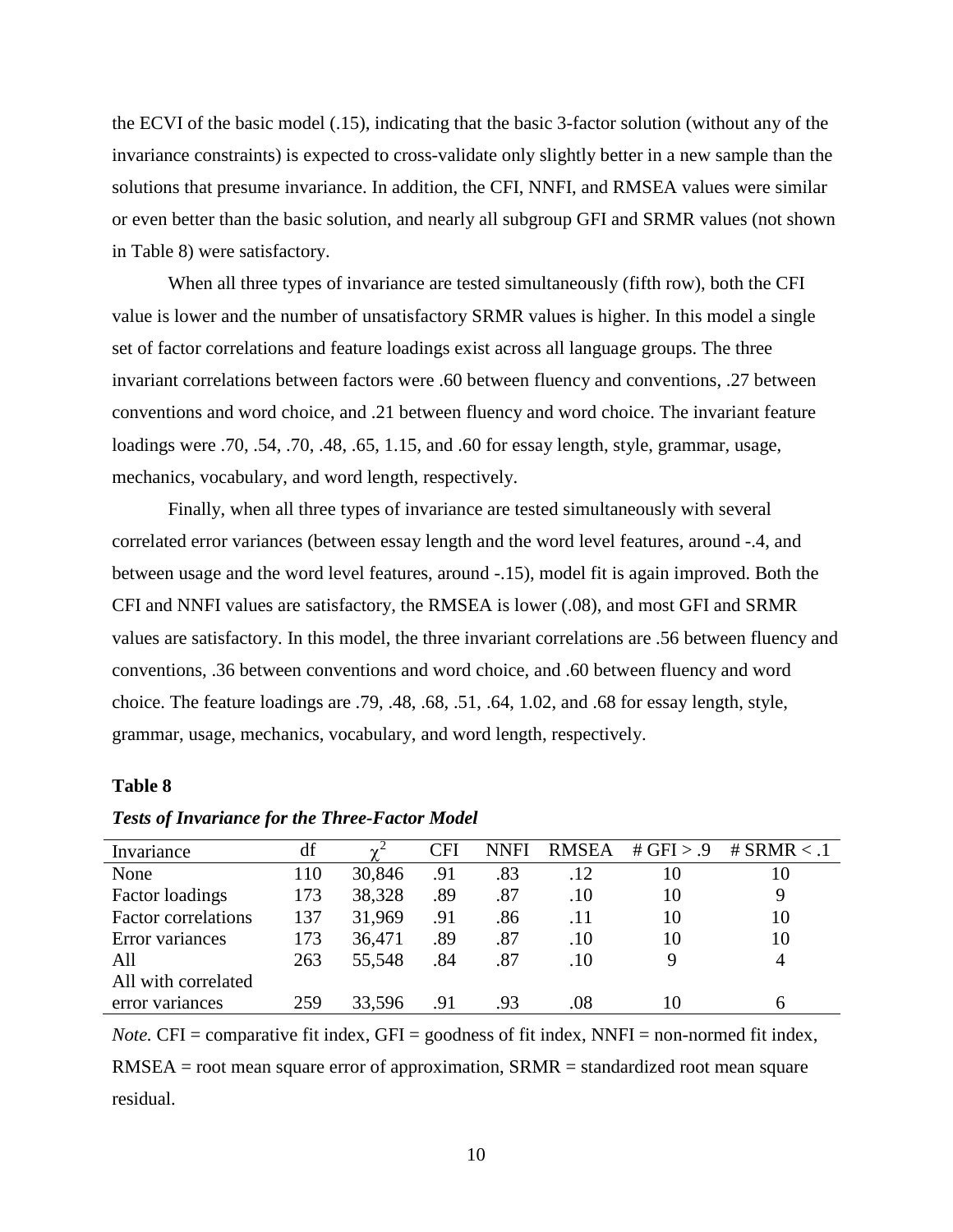In summary, the overall fit for the 3-factor model was better than the 2-factor and 1 factor models, although it still showed low NNFI (.84) and high RMSEA (.11). The 3-factor solution also had satisfactory separate-group fit for all indices, as compared to unsatisfactory fit for the previous models. For the 3-factor model, statistical tests failed to show invariance in factor loadings, factor correlations, and error variance across the different language groups. However, model fit for invariant models was not much different than the basic noninvariant model. Finally, allowing several correlated error variances further improved model fit (both overall fit and cross-group fit).

#### **Added Value of Subscores**

# **Method**

**Data.** All 151,128 records of examinees that were tested in the first 4 months of the global administration of TOEFL iBT (October 2006 to January 2007) were examined to find repeaters. In this period, 25 prompts were administered. A total of 13,899 examinees were found to repeat the test in that period. In the few rare cases that these repeaters took more than two tests in the period, the first two tests were included in the study sample.

**E-rater scores.** The same feature set that was used in the previous section was used in these analyses. The generic e-rater score was based on *optimal* weights derived from a regression analysis of the e-rater features on the first human essay score (excluding all cases with a 0 human score). For this evaluation a prompt-fold score was produced whereby, for each prompt, a model based on all other prompt data was developed and then applied only on the prompt data that was excluded from model development. In this way, scores for each essay were not based on essays written to the same essay prompt. However, it should be noted that the results of a simple model that is trained on the entire sample are almost identical to the results of the prompt-fold model. E-rater subscores were derived by standardizing all features and computing a weighted sum of the relevant features for each subscore, using the invariant feature loadings from the model with all three types of invariance tested simultaneously. For the word level subscore, 1.15 and .60 were used as weights for the vocabulary and word length features, respectively. For the grammatical conventions subscore, .70, .48, and .65 were used as weights for the grammar, usage, and mechanics features, respectively. For the fluency subscore, .70 and .54 were used as weights for the essay length and style features, respectively. Alternative weighting schemes, including equal weighting, were also explored.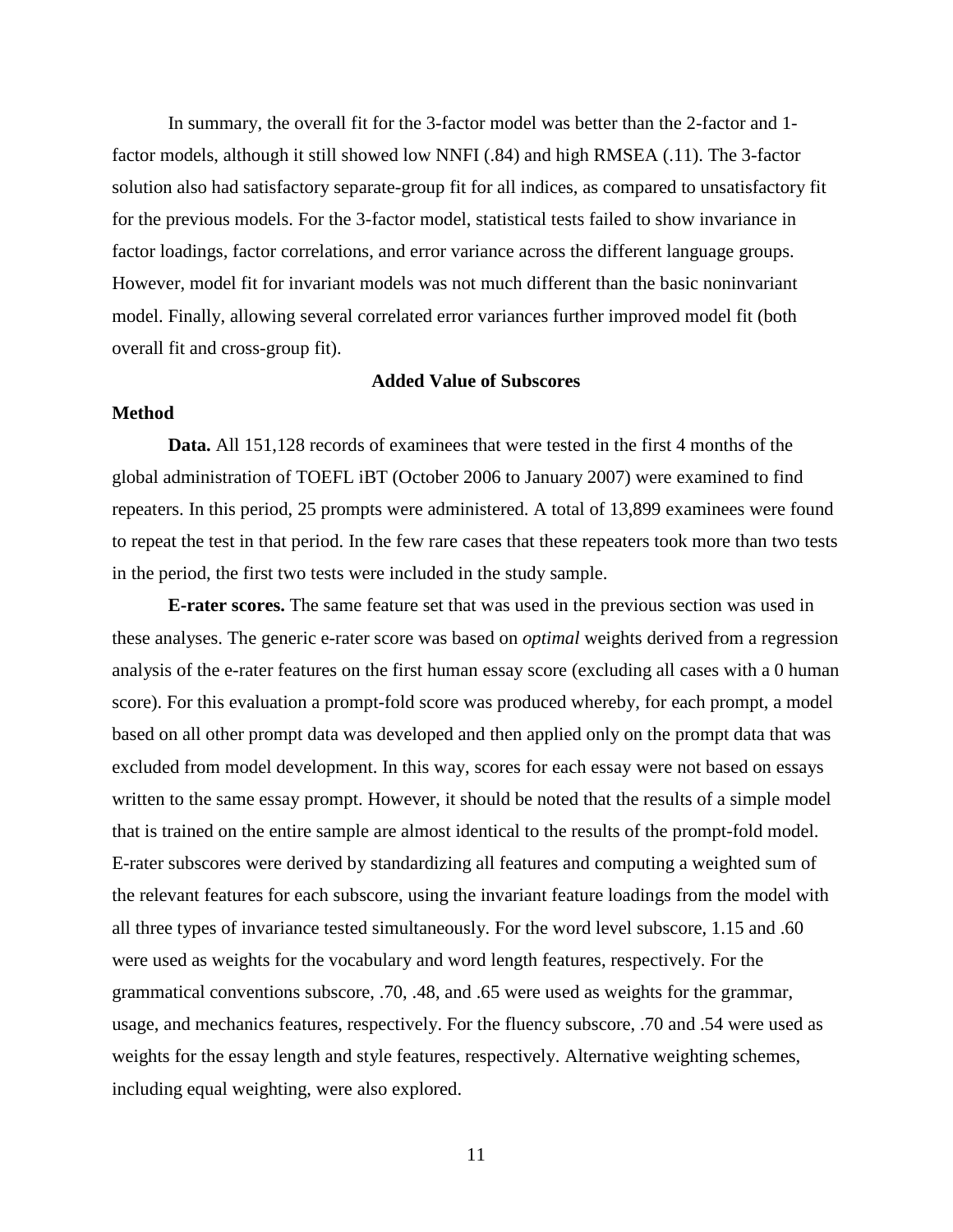# **Results**

Table 9 shows that, as expected, repeaters achieved lower scores than the total group and improved their scores on the second test. However, these effects were not large. For example, the average first independent essay score of repeaters is .37 *SD*s below the total group average, and the average second score is .19 *SD*s below the overall average. The gains repeaters achieved in the different types of scores are roughly comparable, around .2 of their *SD*.

Table 10 presents the test-retest reliabilities and intercorrelations for different essay scores and other TOEFL subscores for repeaters. Included are human essay scores, both single and double; the e-rater generic score; the three e-rater subscores (word, grammar, and fluency); and the three TOEFL scores—reading, listening, and speaking—and the sum of these three scores (labeled RLS). Rows present correlations of a particular second test score with all first test scores. Columns present correlations of a particular first test score with all second test scores. Figures on the main diagonal represent test-retest reliabilities of a particular score.

The usefulness of a subscore is determined by whether predicting the subscore value at one test occasion from the same subscore at the other test occasion is more accurate than predicting it from another score at the other test occasion. In general, if the highest correlation value of a particular score on a row or a column is found on the diagonal, then prediction of that score is most accurate from the same score at the other test occasion. For example, prediction of a single human essay score at one test occasion from scores at the other occasion is more accurate from the e-rater score (.61), the double human score (.58), and the RLS score (.55) than from a single human score (.52).

#### **Table 9**

|                   | All   |      | Repeaters 1st test |      | Repeaters 2nd test | Repeaters |      |
|-------------------|-------|------|--------------------|------|--------------------|-----------|------|
| Measure           | M     | SD   | M                  | SD   | M                  | <i>SD</i> |      |
| Independent essay | 3.38  | 0.89 | 3.05               | 0.78 | 3.21               | 0.75      | 0.21 |
| Integrated essay  | 3.01  | 1.22 | 2.57               | 1.07 | 2.85               | 1.09      | 0.26 |
| Reading           | 19.49 | 8.13 | 16.74              | 7.74 | 18.46              | 7.63      | 0.22 |
| Listening         | 20.35 | 7.29 | 17.96              | 6.96 | 18.93              | 6.90      | 0.14 |
| Speaking          | 19.17 | 5.17 | 16.91              | 4.40 | 17.79              | 4.31      | 0.20 |

#### *Descriptive Statistics for All Examinees and for Repeaters*

*Note*. All *N* = 151,128, Repeaters 1st test *N* = 13,899, Repeaters 2nd test *N* = 13,899.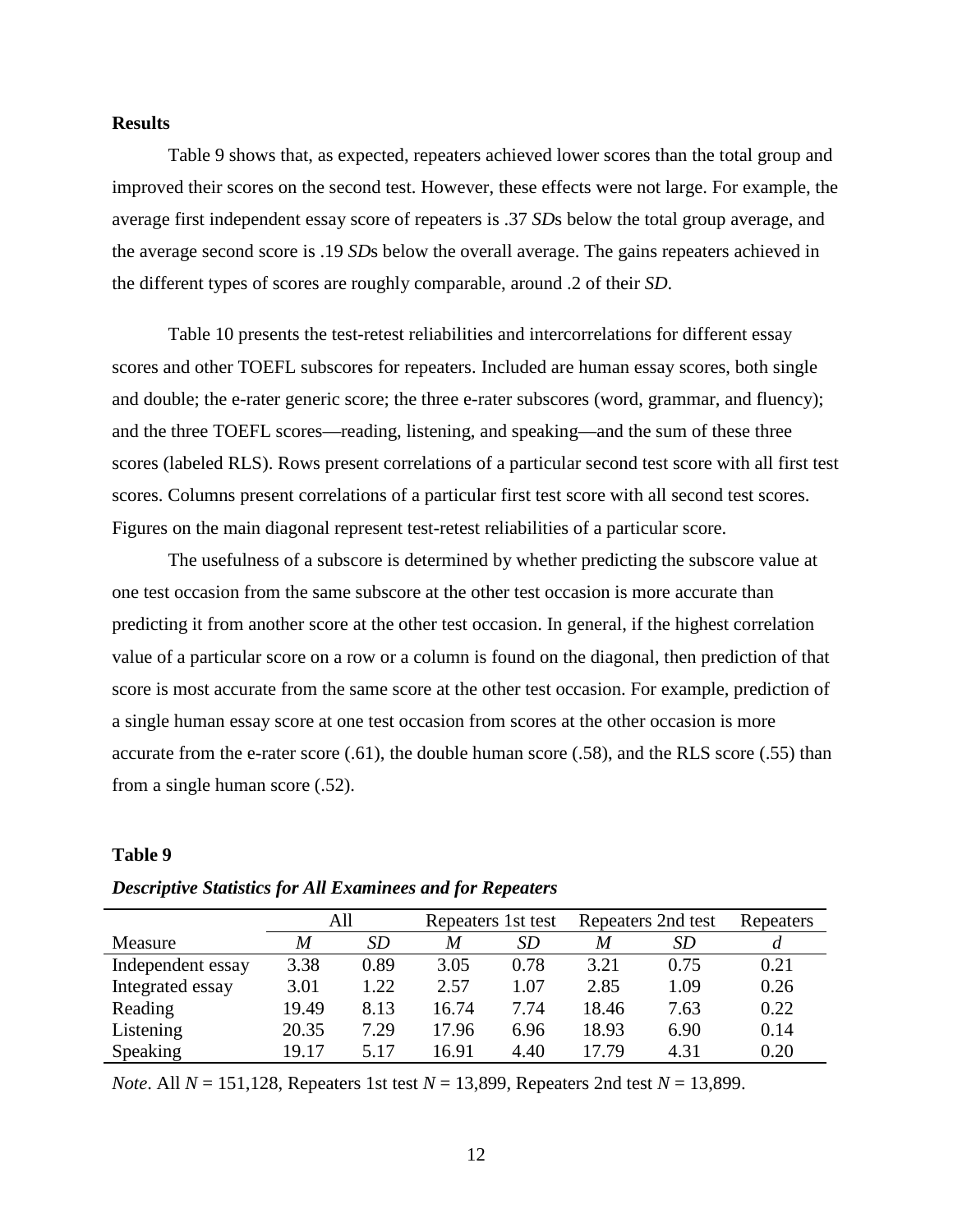|                 | First test |     |     |     |     |     |              |     |     |            |
|-----------------|------------|-----|-----|-----|-----|-----|--------------|-----|-----|------------|
| Second test     | <b>SH</b>  | DH  | ER  | W   | G   | F   | $\mathbb{R}$ |     | S   | <b>RLS</b> |
| Single human    |            |     |     |     |     |     |              |     |     |            |
| (SH)            | .52        | .58 | .61 | .26 | .46 | .46 | .45          | .47 | .47 | .55        |
| Double human    |            |     |     |     |     |     |              |     |     |            |
| (DH)            | .58        | .64 | .67 | .28 | .51 | .52 | .49          | .52 | .53 | .60        |
| e-rater (ER)    | .61        | .67 | .79 | .31 | .56 | .63 | .48          | .47 | .49 | .57        |
| Word (W)        | .24        | .27 | .30 | .46 | .23 | .15 | .36          | .24 | .14 | .32        |
| Grammar $(G)$   | .45        | .50 | .55 | .22 | .66 | .28 | .39          | .38 | .31 | .44        |
| Fluency $(F)$   | .47        | .51 | .62 | .16 | .28 | .64 | .33          | .36 | .46 | .44        |
| Reading $(R)$   | .46        | .50 | .50 | .37 | .41 | .35 | .74          | .62 | .42 | .74        |
| Listening $(L)$ | .48        | .52 | .49 | .26 | .38 | .38 | .59          | .74 | .60 | .77        |
| Speaking $(S)$  | .51        | .55 | .52 | .18 | .34 | .48 | .41          | .61 | .82 | .68        |
| <b>RLS</b>      | .56        | .61 | .58 | .34 | .45 | .46 | .72          | .77 | .67 | .86        |

*Intercorrelations and Test-Retest Reliabilities for Repeaters*

*Note.* RLS = the sum of the TOEFL reading, listening, and speaking scores.

For the three e-rater subscores, the table shows that they are most accurately predicted from the subscores themselves, with test-retest reliabilities of .46, .66, and .64, although the fluency subscore was predicted almost as well from the e-rater score. For the fluency subscore, alternative weighting schemes resulted in more significant differences in test-retest reliability. A higher weight for essay length resulted in higher reliability: .60 for equal weights versus .69 for a 70-30 scheme.

The results of the e-rater subscores can be compared to the usefulness of the TOEFL subscores. The reading subscore reliability is .74, and it can be predicted about equally well from the RLS score. The listening subscore reliability is also .74, but it can be better predicted from the RLS score (.77). The speaking subscore reliability is higher, .82, and it is best predicted from the speaking subscore.

# **Conclusions**

Test takers are very keen on receiving additional information on their performance beyond the total test score. Subscores of meaningful aspects of test performance are seen as valuable aids in interpreting test performance. However, development of subscores based on human analytic scoring rubrics is very costly. In addition, analytic scores for essay writing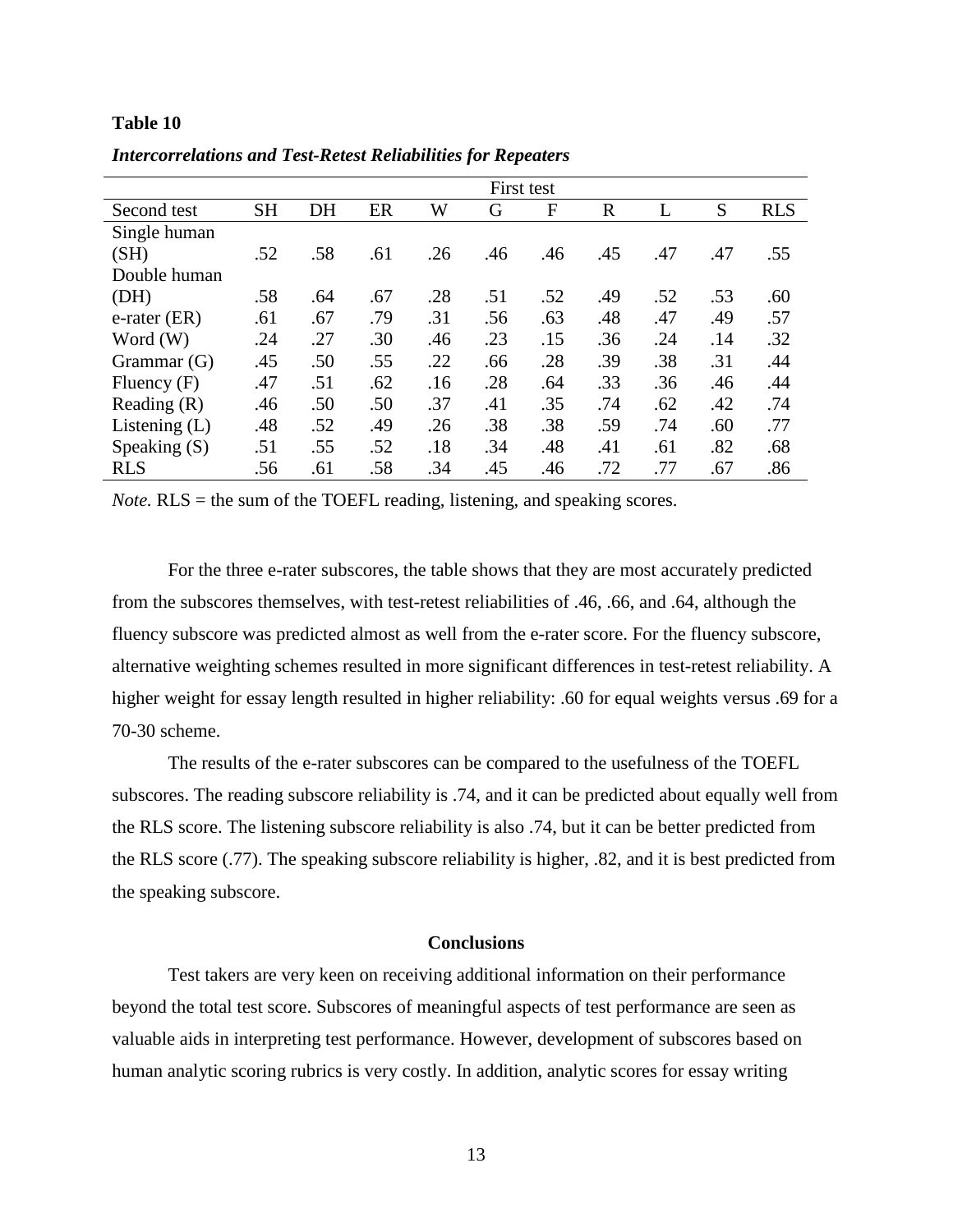assessments are often highly correlated with other analytic scores, rendering them less useful from a psychometric perspective.

Recent advances in automated essay scoring provide an alternative way to develop subscores for TOEFL iBT independent essays. The reliability of e-rater generic scores for TOEFL iBT independent essays is high (.80 versus .53 for single human scores), and automated scores are highly correlated with human scores (.95 after correction for unreliability). In addition, factor analyses of e-rater features for essays written by both ESL (TOEFL CBT examinees) and native speakers of English from 4th to 12th grade revealed a stable 3-factor structure for its features, with an attractive hierarchical linguistic interpretation with a word choice factor, a grammatical conventions within a sentence factor, and a fluency factor. These factors can be used as the basis for three subscores for independent essays, providing added instructional and remedial value to TOEFL test users, both at the individual and institutional level.

The present study replicated previous factor analysis results and found support for the 3 factor structure across a wide range of native languages. In addition, the test-retest correlations of subscores based on the three factors were higher than the correlations between subscores and any other test score, including the total e-rater score, human essay scores, and other TOEFL iBT subscores. These results indicate that reporting e-rater subscores has a slight advantage over reporting the total e-rater score from a measurement perspective. It would be interesting to validate these results with other writing tasks, such as the TOEFL integrated task and the GRE argument and issue tasks.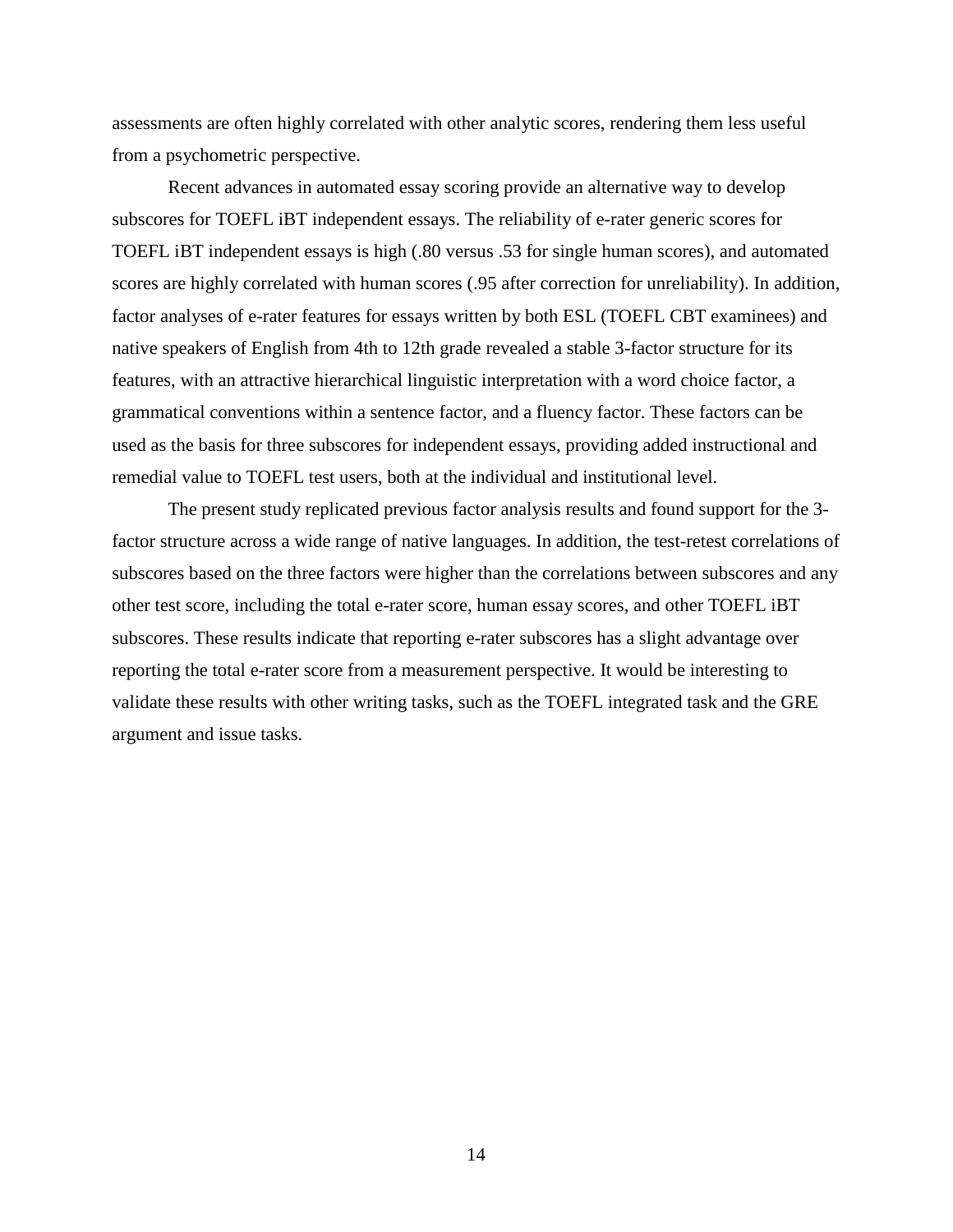### **References**

- Attali, Y. (2007). *Construct validity of e-rater in scoring TOEFL essays* (ETS Research Report No. RR-07-21). Princeton, NJ: ETS.
- Attali, Y. (in press). *E-rater evaluation for TOEFL iBT independent essays* (ETS Research Report). Princeton, NJ: ETS.
- Attali, Y., & Burstein, J. (2006). Automated essay scoring with e-rater® V.2. *Journal of Technology, Learning, and Assessment, 4*(3). Retrieved from [http://www.jtla.org](http://www.jtla.org/)
- Attali, Y., & Powers, D. (2008). *A developmental writing scale* (ETS Research Report No. RR-08-19). Princeton, NJ: ETS.
- Bacha, N. (2001). Writing evaluation: What can analytic versus holistic essay scoring tell us? *System, 29*, 371–383.
- Dwyer, A., Boughton, K. A., Yao, L., Steffen, M., & Lewis, D. (2006). *A comparison of subscale score augmentation methods using empirical data.* Paper presented at the Annual Meeting of the National Council on Measurement in Education, San Francisco, CA.
- Freedman, S. W. (1984). The registers of student and professional expository writing. Influences on teacher responses. In R. Beach & S. Bridwell (Eds.), *New directions in composition research* (pp. 334–347). New York, NY: Guilford Press.
- Gentile, C., Riazantseva, A., & Cline, F. (2002). *A comparison of handwritten and word processed TOEFL essays: Final report.* Unpublished manuscript, ETS, Princeton, NJ.
- Grandy, J. (1992). *Construct validity study of the NTE Core Battery using confirmatory factor analysis* (ETS Research Report No. RR-92-03). Princeton, NJ: ETS.
- Haberman, S. J. (2008). When can subscores have value? *Journal of Educational and Behavioral Statistics, 33*, 204–229.
- Hamp-Lyons, L. (1991). Scoring procedures for ESL contexts. In L. Hamp-Lyons (Ed.), *Assessing second language writing in academic contexts* (pp. 241–276). Norwood, NJ: Ablex.
- Hamp-Lyons, L. (1995). Rating nonnative writing: The trouble with holistic scoring. *TESOL Quarterly, 29*, 759–762.